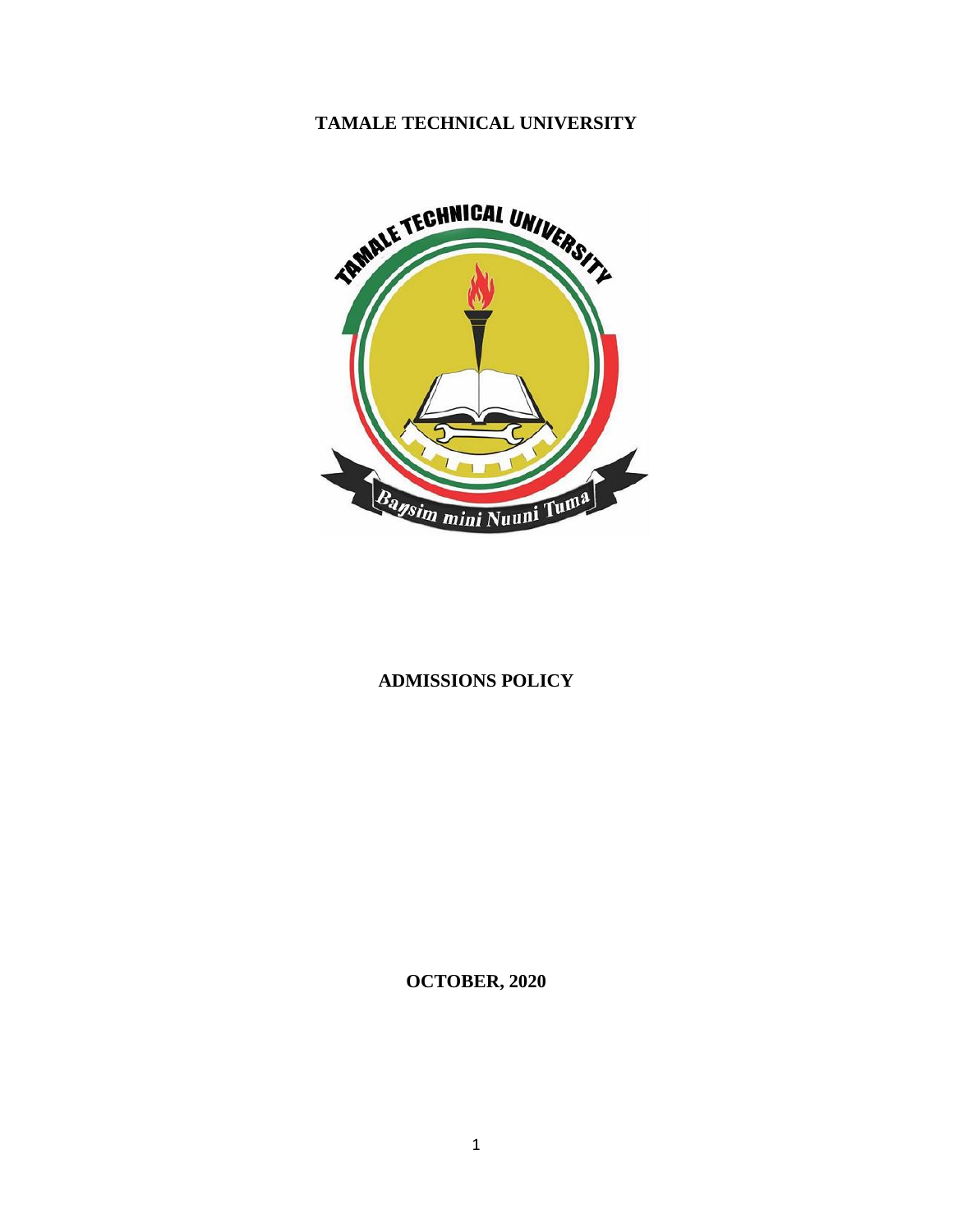# **Table of Contents**

| 10 |  |
|----|--|
|    |  |
|    |  |
|    |  |
|    |  |
|    |  |
|    |  |
|    |  |
|    |  |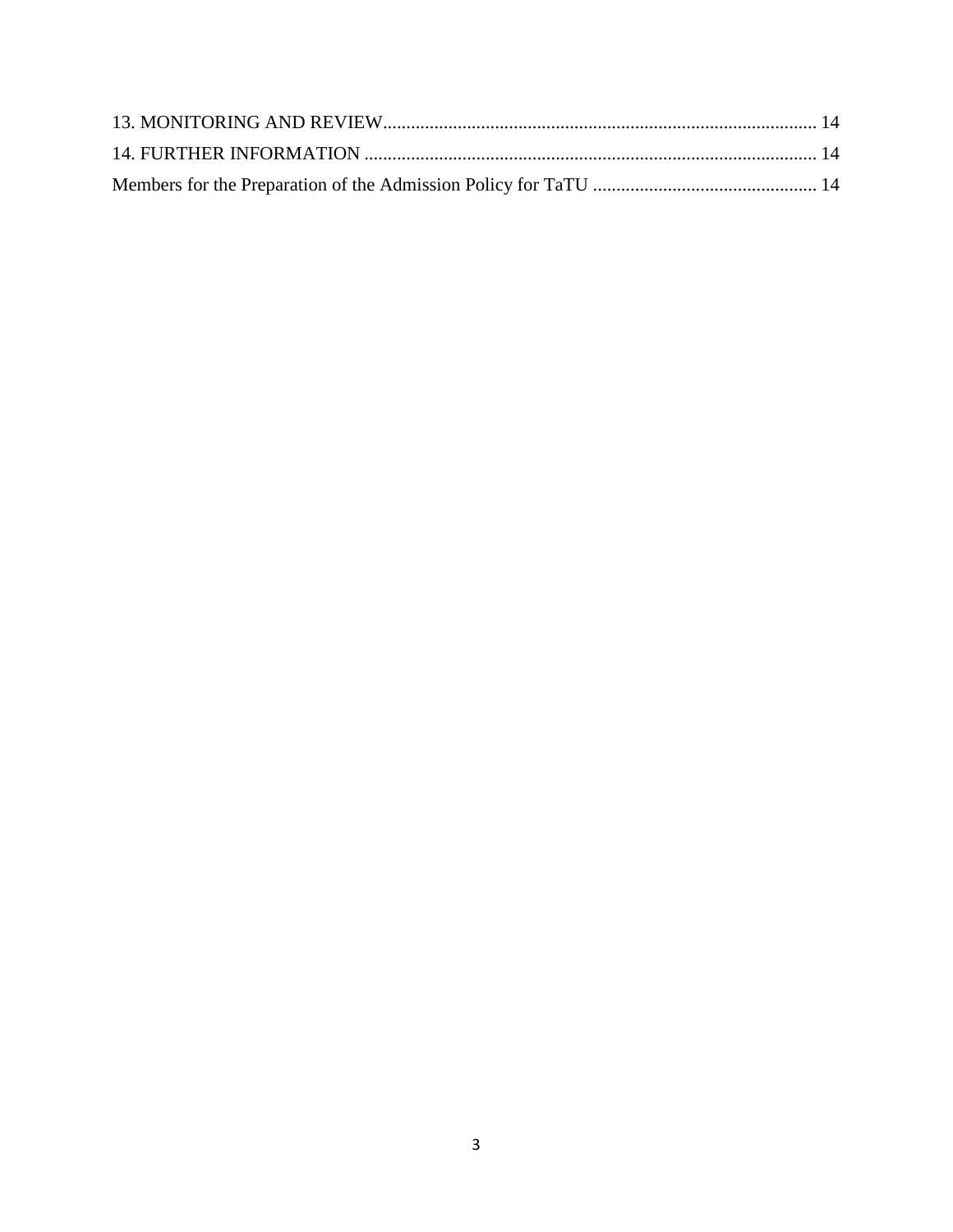#### **FIRST IMPLEMENTED:** November, 2020

**APPROVED BY:** University Council

#### **OFFICE OF OVERSIGHT:** Vice-Chancellor

## <span id="page-3-0"></span>**1. INTRODUCTION**

Tamale Technical University (TaTU) shall be committed to achieve a selection criteria and working environment which provides equal opportunities, data protection and widening participation. TaTU shall be committed to procedures for the recruitment and admission of students which shall be fair, explicit and implemented consistently without discrimination.

The policy shall apply to the admission of all category of students to accredited programmes of study within the appropriate faculty. It is therefore expected that the Admission Officer and staff responsible for the selection of students shall comply with this policy.

#### <span id="page-3-1"></span>**2. SCOPE**

The policy shall apply to the admission of all category of students to accredited programmes of study within the appropriate faculty. It is therefore expected that the Admission Officer and staff responsible for the selection of students shall comply with this policy. This policy applies to domestic and international applicants seeking entry into any course offered by the University. This includes higher education coursework, research, Technical, 4

Vocational Education and Training (TVET) award and non-award courses of study offered by the University.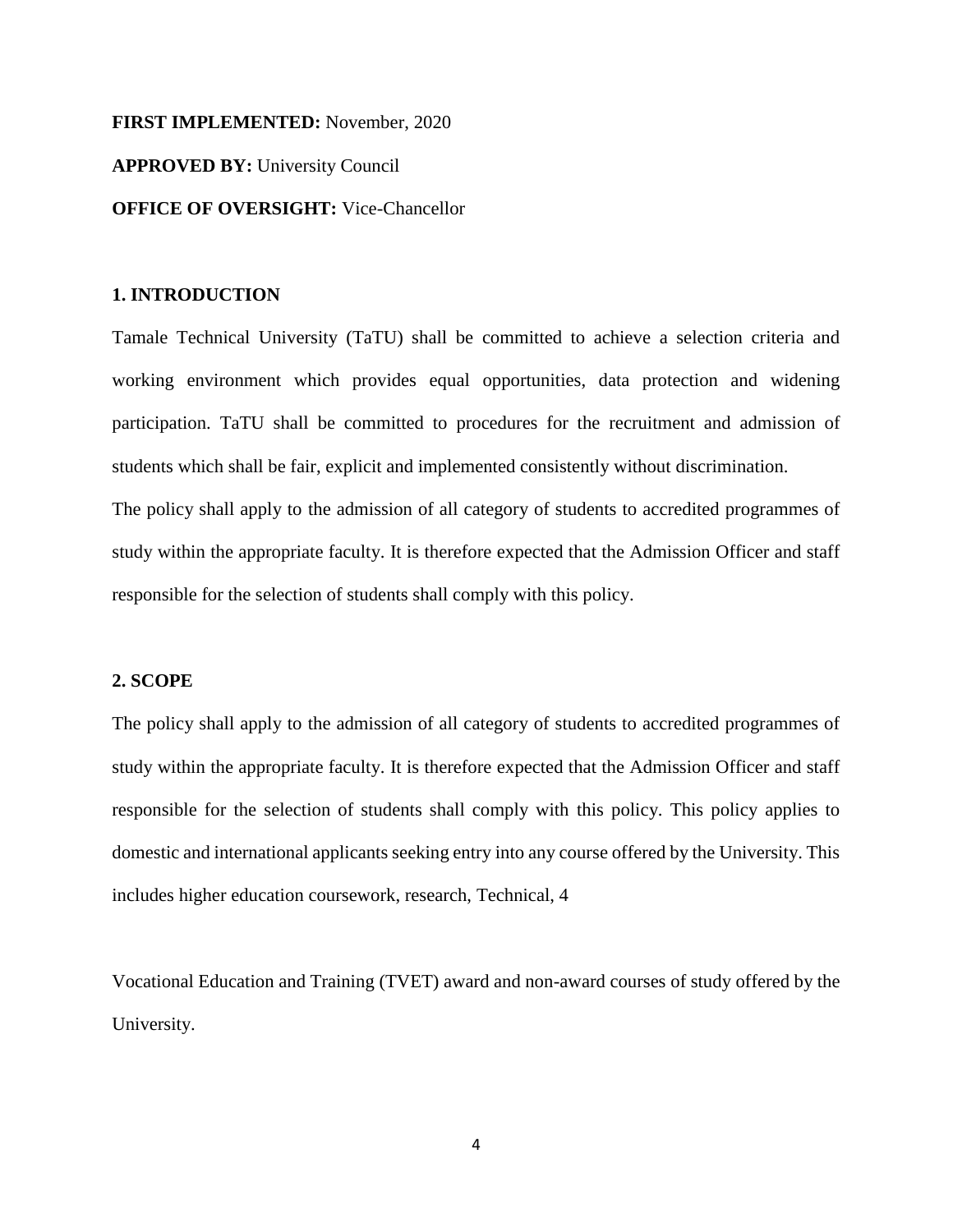## <span id="page-4-0"></span>**3. AIM**

The principal aim of this policy shall be to offer admission to students of the highest intellectual and technical potential, irrespective of social, racial, religious, ethnic origin, marital status, political beliefs and financial status.

TaTU shall also offer supportive services to all applicants and prospective applicants, providing clear and helpful pre-entry information and advice to allow students to apply for a programme appropriate to their needs, interest and academic qualifications through print, electronic and online media.

The University shall offer Competency Based Training (CBT) programmes developed in partnership with external organisations from business, industry or the public service. Admissions to the programmes shall be open to all qualified applicants.

The objectives of the admissions policy are to:

- Ensure equitable and fair access to higher education;
- Continually improve the quality and responsiveness of our admissions process;
- Streamline the admissions process with more responsive and customer-oriented services;
- Empower applicants by allowing them to manage their applications online, thereby reducing staff time and cost; and;
- Ensure that the university's legal liabilities are managed effectively through consistent and appropriate admissions processes.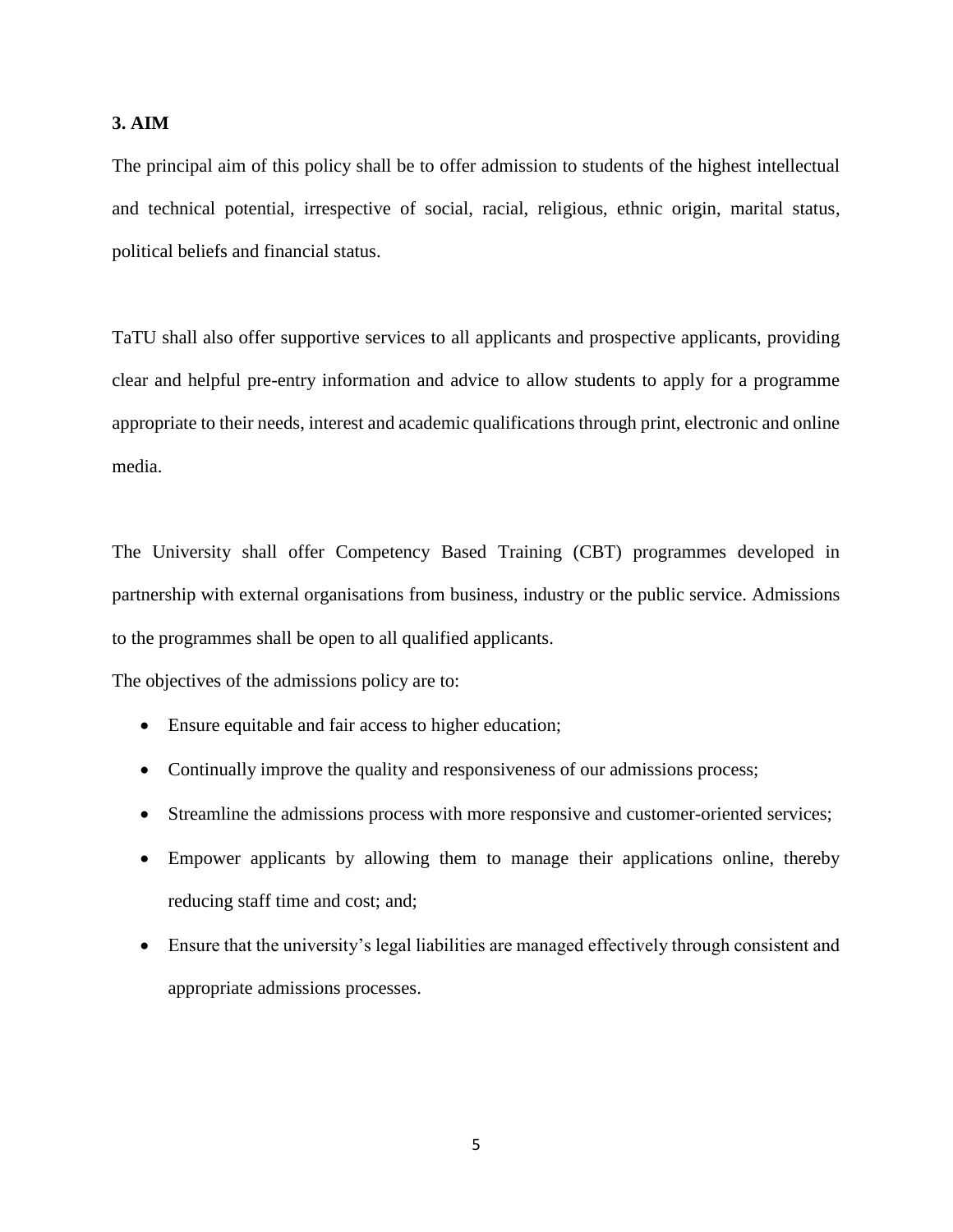#### <span id="page-5-0"></span>**4. IMPLEMENTATION**

Policies and practices for the admission and enrolment of applicants shall be designed to ensure a good match between abilities and aptitudes of the applicants and the demands of the programmes. Academic Faculties and Departments shall be responsible for the setting of the entry criteria for their programmes within the general requirements of the National Accreditation Board. Decision on applications shall be made by the Admission Board of the University. All admission processes of the University shall be done through an online system.

Each application shall be considered in a holistic assessment using all the information of the applicant presented to the Admissions Office. In all cases, academic records of applicants including: MTECH, BTECH, HND, SSSCE, WASSCE, ABCE, DBS, Technician Certificates and others shall be considered as bases for admission to the applied programmes. For all programmes, the selection process shall take into consideration:

- The student's potential to succeed in the chosen programme of study;
- The academic or professional qualifications and grades for entry;
- Relevant work or other acceptable experiences;
- Where appropriate an entrance examination and interview.

Specific admissions criteria shall be set out in the relevant entry profile for each programme. For programmes where applicants are more than available places, element of competition shall be unavoidable. In cases where the University is unable to make an offer for an applicant's original choice (First choice) programmes, the applicant may be considered for an alternative or related programme.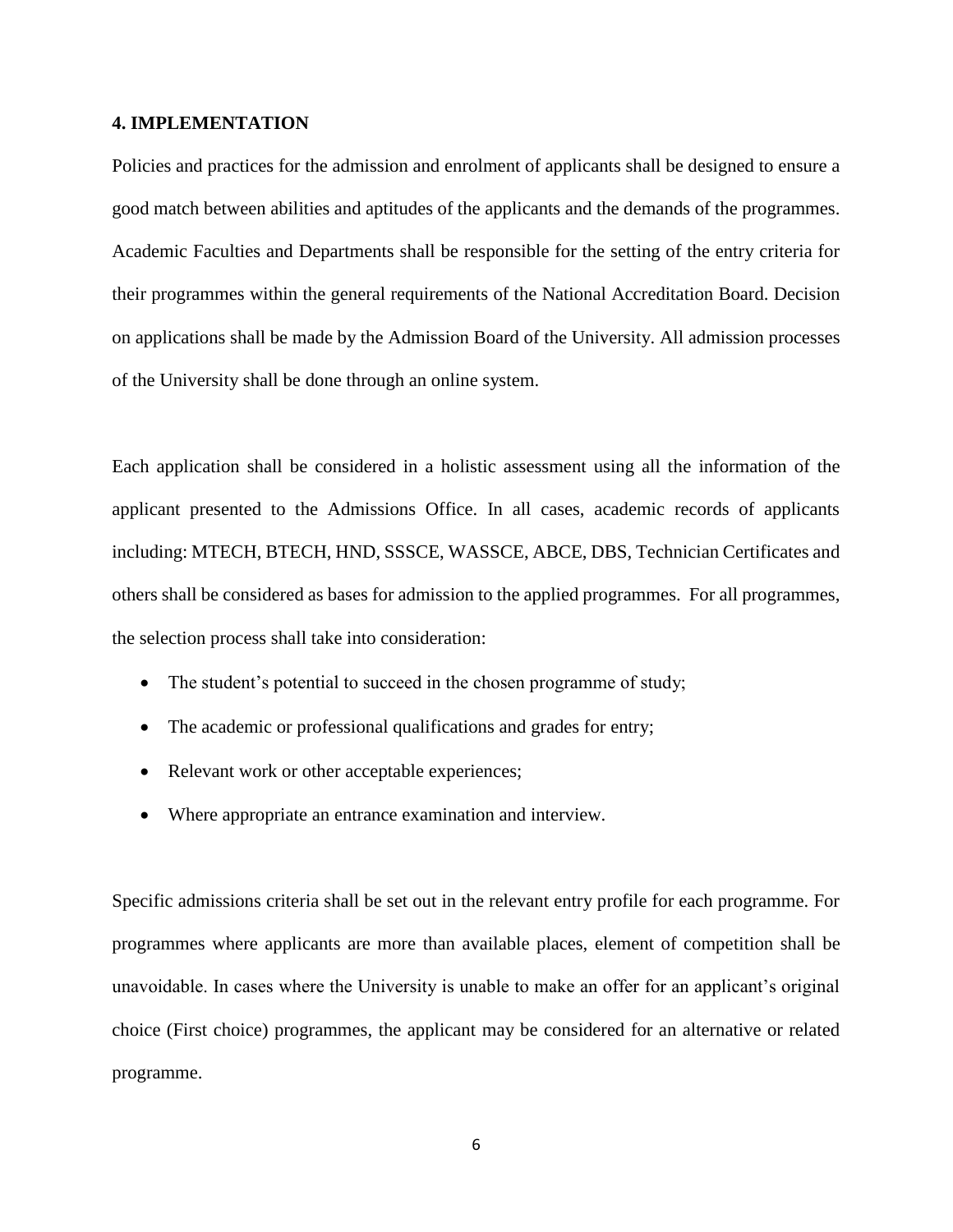Ultimately, all admission decisions shall be based on academic criteria, however, excellence in extra-curricular activity shall compensate for lower academic potential. Records of admission of students should be kept at the Registry, Faculty and their representative departments.

## <span id="page-6-0"></span>**5. CONCESSIONS**

## <span id="page-6-1"></span>**5.1 Staff**

The University as part of its staff welfare package shall give con-cession to staff, wards and spouses of staff who have the minimum qualification and are in competition with other applicants.

## <span id="page-6-2"></span>**5.2 Gender**

For the engineering and other science and technology related disciplines, female applicants with the minimum qualifications shall be given opportunity in the admission process.

#### <span id="page-6-3"></span>**5.3 Sports**

The University shall consider making a concessionary offer of ad-mission to applicants who have exceptional abilities in sports taking into accounts:

- The achievements of the applicant in sports and in academic;
- The applicant's potential for future successes both in sports and in academic;
- The applicant's capacity for balancing academic and sports requirements;
- The University's ability to assist the applicants, once admitted in meeting both sports and academic demands.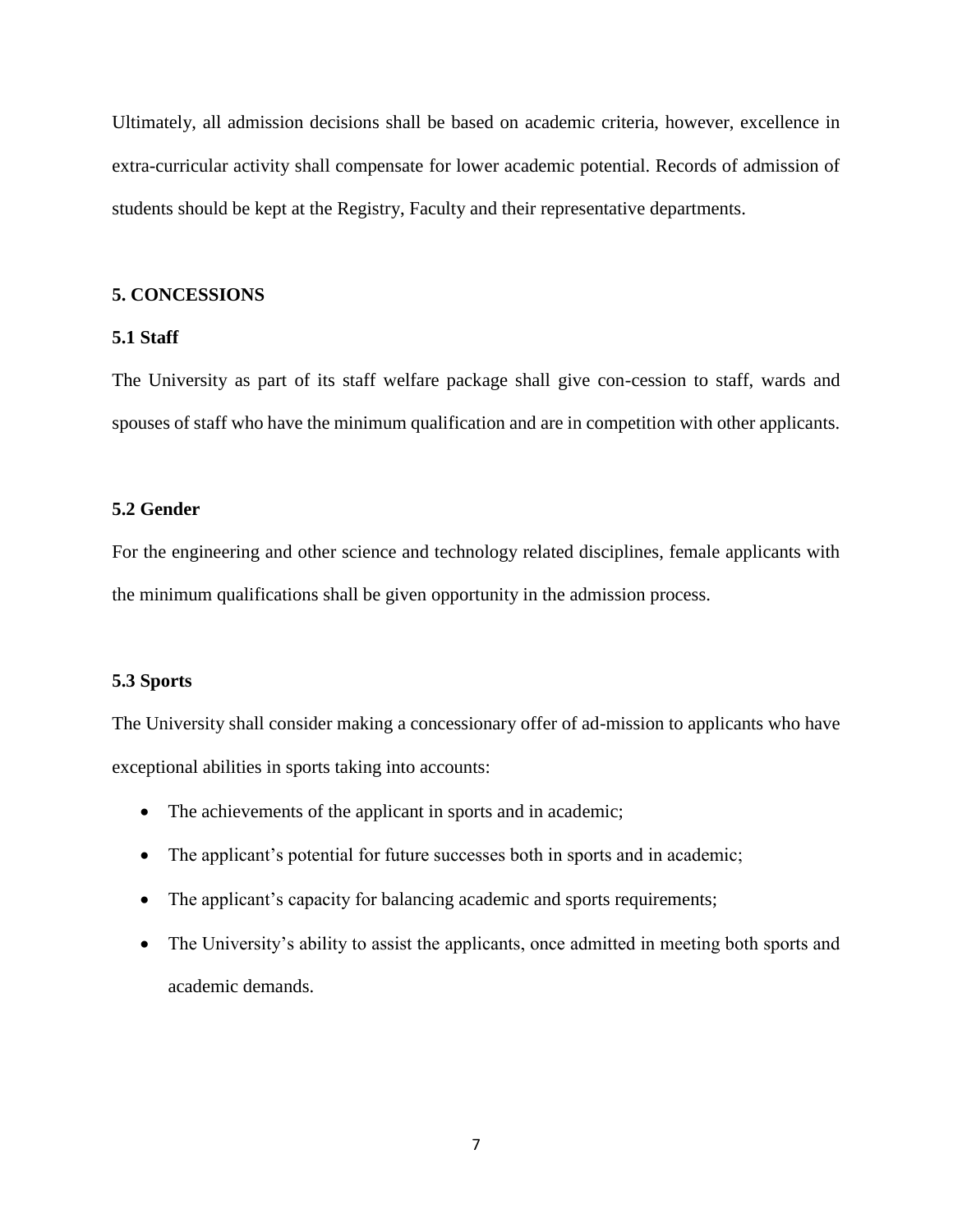## <span id="page-7-0"></span>**5.4 Fraudulent, misleading and incomplete applications**

TaTU will pay particular attention to the following when considering applications to study at the University:

- An application with false or misleading information;
- An application where relevant information has been omitted;
- Submission of fraudulent or fabricated documents;
- Plagiarism;
- Conspiracy (where the content of the application submitted is not the work of the applicant);
- Refusal by an applicant to provide additional information when requested.

## <span id="page-7-1"></span>**5.5 Direct Entry Applicants**

For direct entry, each applicant shall attain six (6) credit passes (three (3) core subjects including Integrated Science, Core Mathematics and English Language and three (3) credits in the elective subjects in either WASSCE or SSSCE or five (5) credits in O'Level and three and three credits in A'Level.

## <span id="page-7-2"></span>**5.6 Mature Entry Applicants**

Applicants shall have some passes in either Diploma and WASSCE or SSSCE and must have attained age 25 years at the time of application.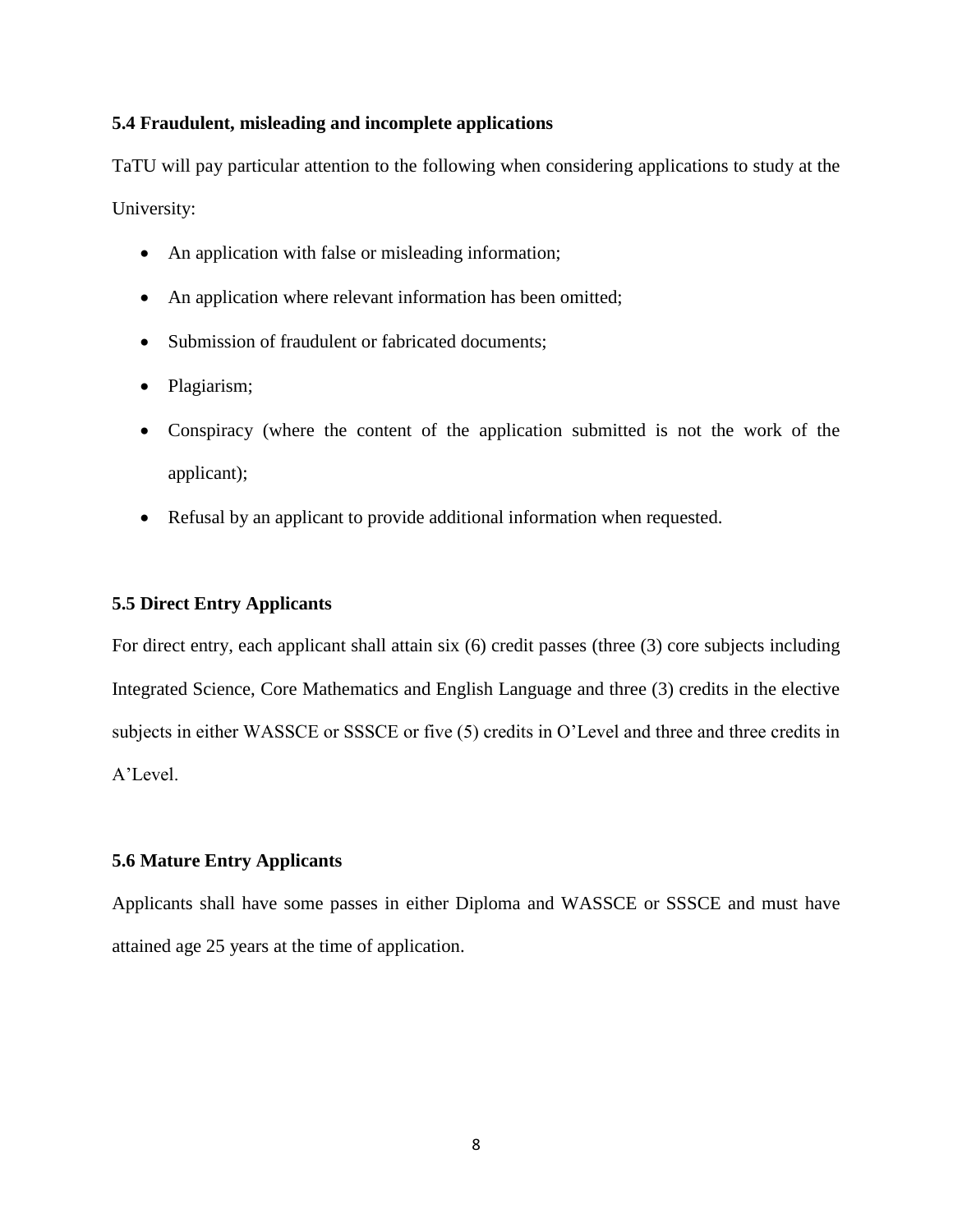#### <span id="page-8-0"></span>**5.7 Access**

Although recent preparatory study at an appropriate level (e.g. an Access course) is recommended, students may be considered on the basis of prior evidenced professional/work experience and/or other assessment procedures, and the assessment of personal suitability. University Admissions Office staff will be able to offer information, advice and guidance on this process. 9

Access Course in TaTU is 3 months programme to enable interested applicants with low grade Certificate from accredited institutions to enroll into degree/HND programmes. Successful Candidates from the Access Course, would be required to pass a selection interview and enroll at Level 100/200 of the Sandwich Programme in the following year.

## <span id="page-8-1"></span>**5.8 Conditional Admission Criteria**

Where applicants have the potential to pursue some programme but are having deficiency in some subjects in terms of the required grades, concessionary admission shall be granted on the following scenarios. Each applicant shall however work to meet the required standard of entry (grades) before he/she graduates.

## <span id="page-8-2"></span>**5.8.1 Scenario 1**

Applicants with two (2) E8 in Mathematics and English Language and passess in three (3) Electives, two of which must be C6 or better.

#### <span id="page-8-3"></span>**5.8.2 Scenario 2**

Applicants with two (2) D7 or better in Mathematics and English Language and passes in three (3) Electives, one of which must be C6 or better. 10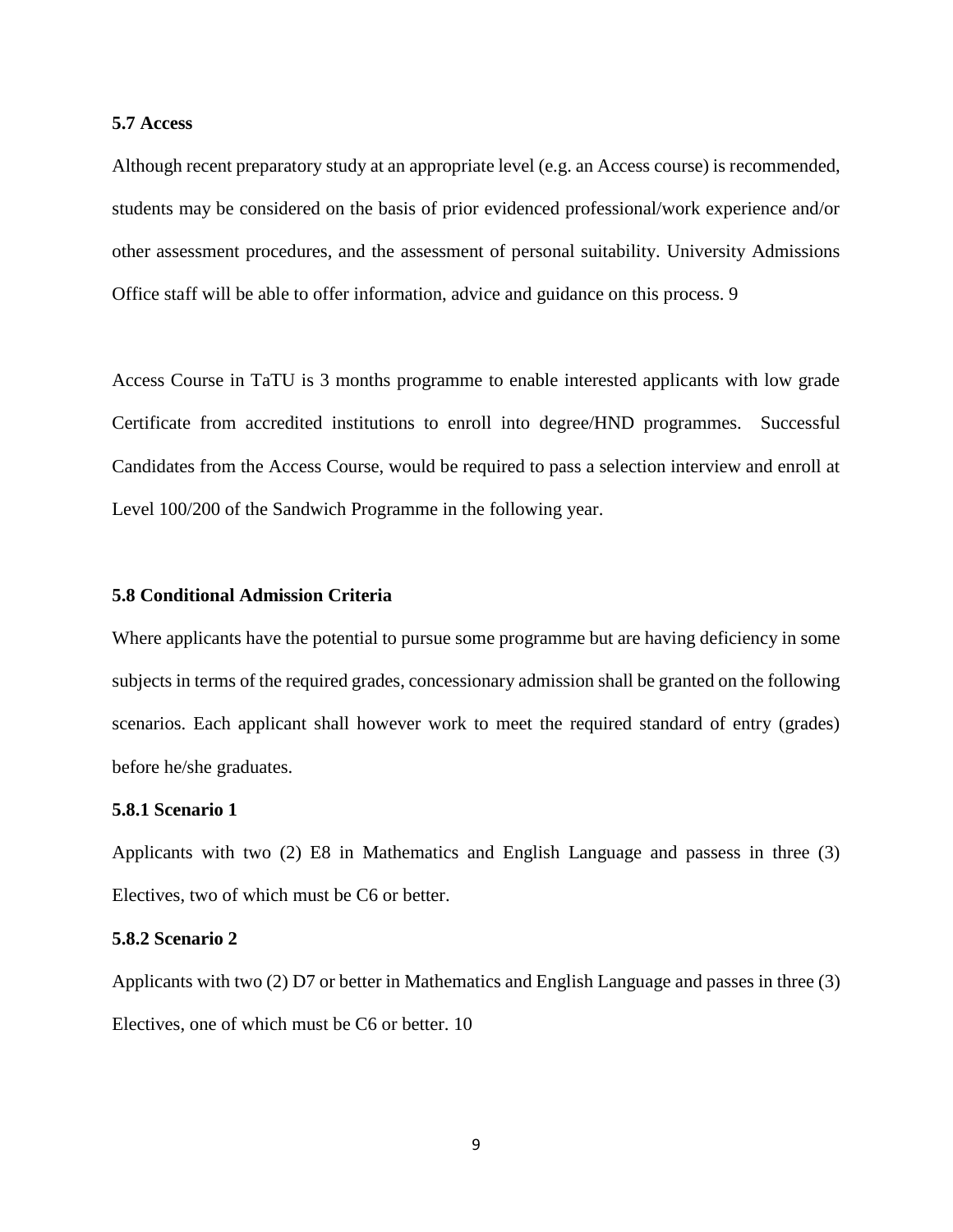## <span id="page-9-0"></span>**5.8.3 Scenario 3**

Applicants (s) with two (2) D7 or better in either Mathematics and English Language and passes in three (3) Electives, one of which must be C6 or better.

## <span id="page-9-1"></span>**5.8.4 Scenario 4**

Applicants with F9 in Mathematics and English and three (3) passes  $(A - C)$  in elective subjects.

## <span id="page-9-2"></span>**5.8.5 Scenario 5**

Certificate II applicants with three (3) passes in either the Core or Elective subjects or both.

## <span id="page-9-3"></span>**5.8.6 Scenario 6**

Applicants with one (1) Core  $(A - D)$  and one Elective  $(A - C)$  and any three passes in both Core of Elective subjects.

#### <span id="page-9-4"></span>**5.8.7 Scenario 7**

Applicants with two (2) passes in nine-month Access Programme.

## <span id="page-9-5"></span>**5.8.8 Scenario 8**

Professional Diploma students who have some trails in their year two programme with a reasonable GPA  $(1.5 - 2)$  should be admitted into year one of the HND. 11

## <span id="page-9-6"></span>**5.8.9 Scenario 9**

Applicants with three (3) DBS passes.

## <span id="page-9-7"></span>**5.9 Special Circumstances**

Applicants from less endowed schools/communities within the catchment areas of the University with the minimum qualification and who are in competition with other applicants would be given opportunity.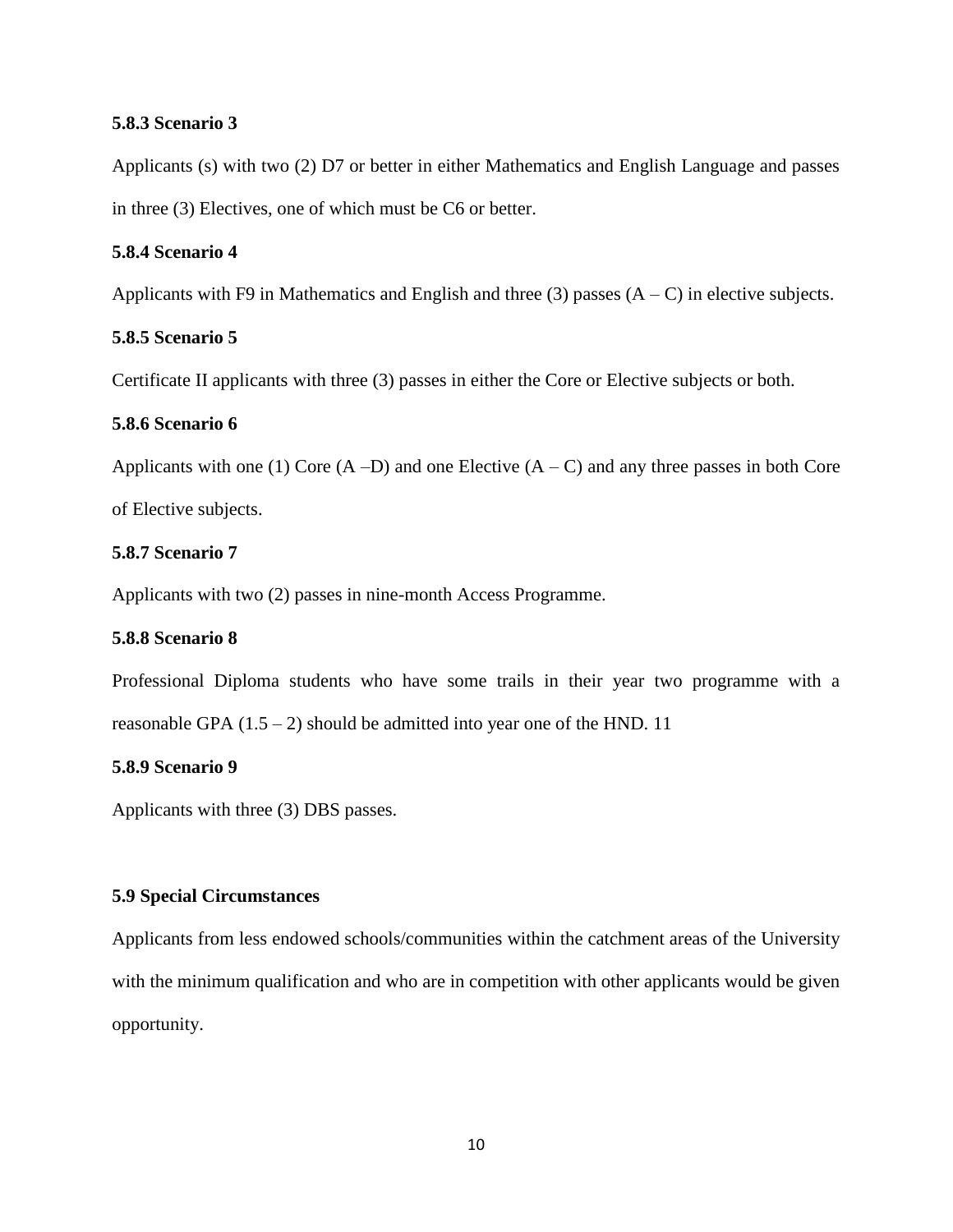## <span id="page-10-0"></span>**6. PHYSICALLY CHALLENGED APPLICANTS**

TaTU shall be committed to achieving equal opportunities for all of its applicants and actively encourages potential applicants who may be physically challenged or who may have an additional need to make an application to study in the University. The University shall ensure that physically challenged applicants shall meet their full academic potential and are not discriminated against either during the admissions process or in their subsequent time as students of the University.

## <span id="page-10-1"></span>**7. INTERNATIONAL STUDENTS**

TaTU shall offer admission to foreign applicants who have qualifications equivalent to the general admissions requirements. Applicants from countries whose curricular is different from the West African Examination Council (WAEC) would be required to seek interpretation of results from the WAEC before application can be considered. Applicants who shall be successful shall be required to pay foreign students' fees as determined by the University.

Applicants admitted as Foreign Students shall remain so until the completion offered programme. Nationality, Parents and Guardians name presented to the University shall not be changed throughout the period of study. Only female students who are married may be allowed to change their names only after following due process of using the marriage certificate to swear affidavit in the Law Court and also gazette the names appropriately before such changes can be made.

#### <span id="page-10-2"></span>**8. ADMISSIONS DECISIONS**

Admissions decisions fall into one of the following three categories:

 Unconditional Acceptance: applicants who meet the admissions requirements to the program of study to which they applied may be offered unconditional admission;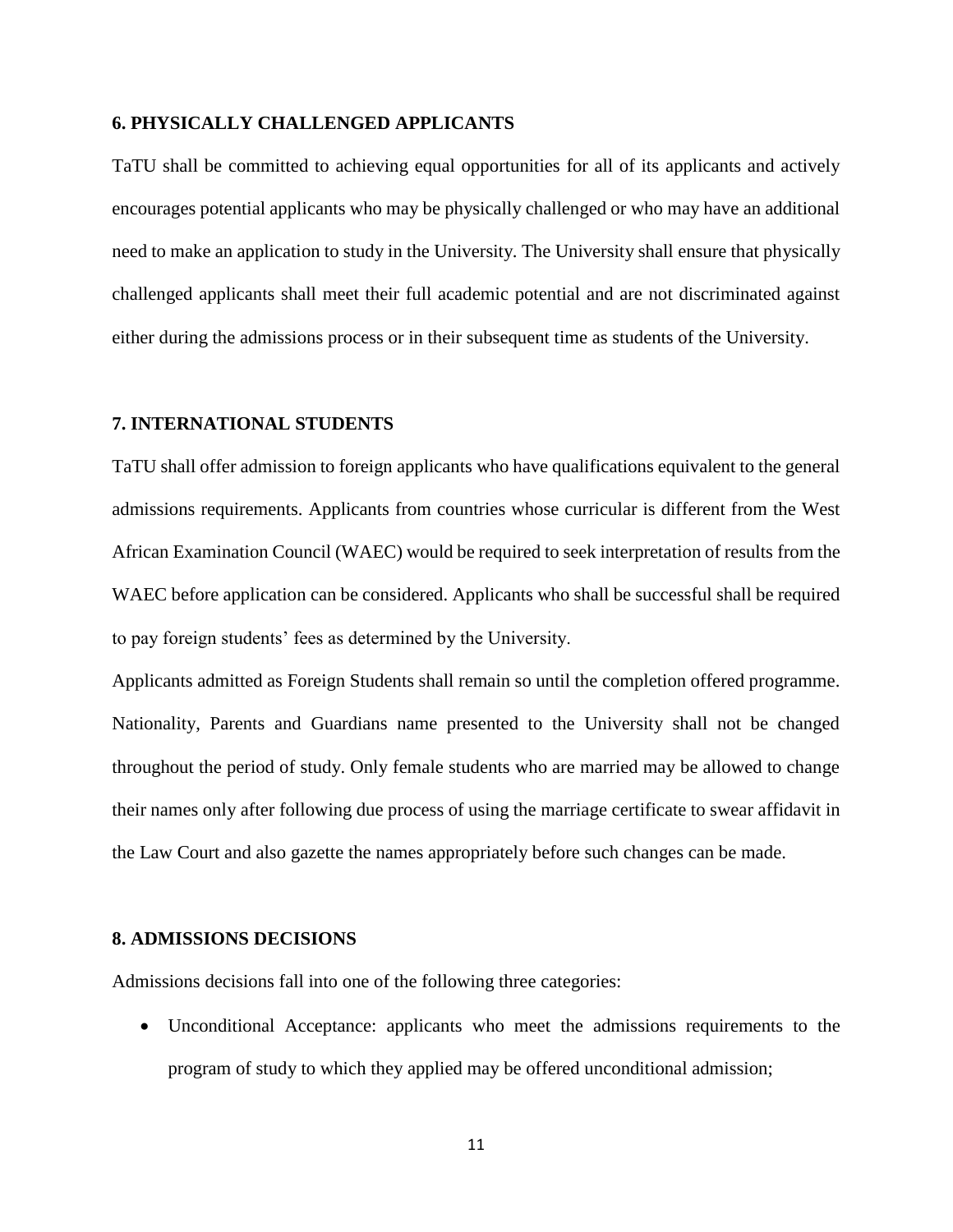- Conditional Acceptance: applicants who do not meet all of the admissions requirements to the program of study to which they applied may be offered acceptance subject to meeting specified conditions prior to the start of the program;
- Not Accepted: applicants who do not meet the admissions requirements for the program to which they have applied, have submitted false statements and/or documents, or failed to disclose relevant information will have their applications for admission rejected or denied.

#### <span id="page-11-0"></span>**9. ADMISSIONS DATA MANAGEMENT**

The admissions process shall take into consideration the confidentiality and security of data provided by applicants and shall at all times maintain and respect this practice.

Applicants who shall be successful, shall have all their data transferred to their respective Departments and soft copy of the data shall be presented to the Planning Office after the admissions. Hard copies of all data on unsuccessful applicants shall be securely destroyed after the admissions period. However, a softcopy of all applications shall be kept at the Admissions Office subject to the Data Management Policy of the University.

## <span id="page-11-1"></span>**10. VERIFICATION OF RESULTS**

All records provided as part of the applications process shall be verified with the appropriate authorities for authenticity before a decision shall be taken on the application. In the event that the process of verification delays and the admission offered to the applicant, any false declaration made by the applicant shall result in the revocation of the admission. In such case, fees paid shall not be refunded. Also, the University shall hand over the applicant to the appropriate law enforcement agencies.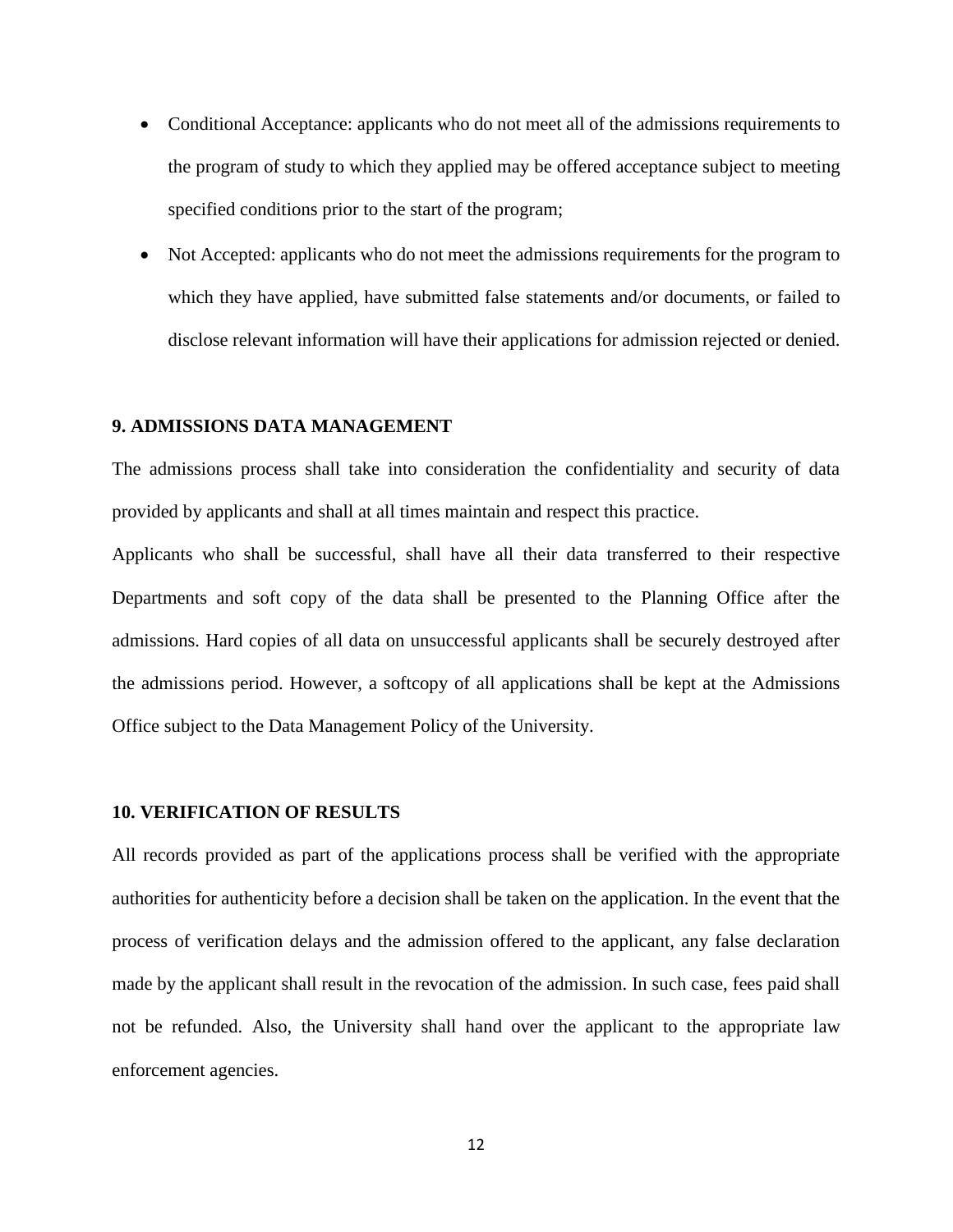#### <span id="page-12-0"></span>**11. MONITORING OF RESULTS**

The Joint Admissions Board shall be responsible and act on behalf of the Academic Board to monitor recruitment and admission processes and policy. Regular monitoring shall be undertaken by the Board through the annual and periodic review procedures and externally by National Accreditation Board (NAB).

Admissions staff shall be provided with regular training on admission issues and shall be expected to abide by this policy.

#### <span id="page-12-1"></span>**12. GRIEVANCE PROCEDURE**

It is recognized that occasionally, applicants may have reasons to question or express an opinion to the University about its decisions or the way in which their applications were handled. Applicants shall initially direct their queries to the Admission Office. Should the applicant wish to make a formal complaint, then this should be put in writing.

The University will not consider complaints made outside of three months period. Applicants should be aware that if there has been a significant elapse of time, it might prejudice the proper investigation and make resolving a complaint more difficult.

If they remain dissatisfied, the queries shall be redirected to the Registrar who shall conduct investigation into the application. 15

## <span id="page-12-2"></span>**12. DEFERMENT OF ADMISSIONS**

Deferment of admission is not allowed.